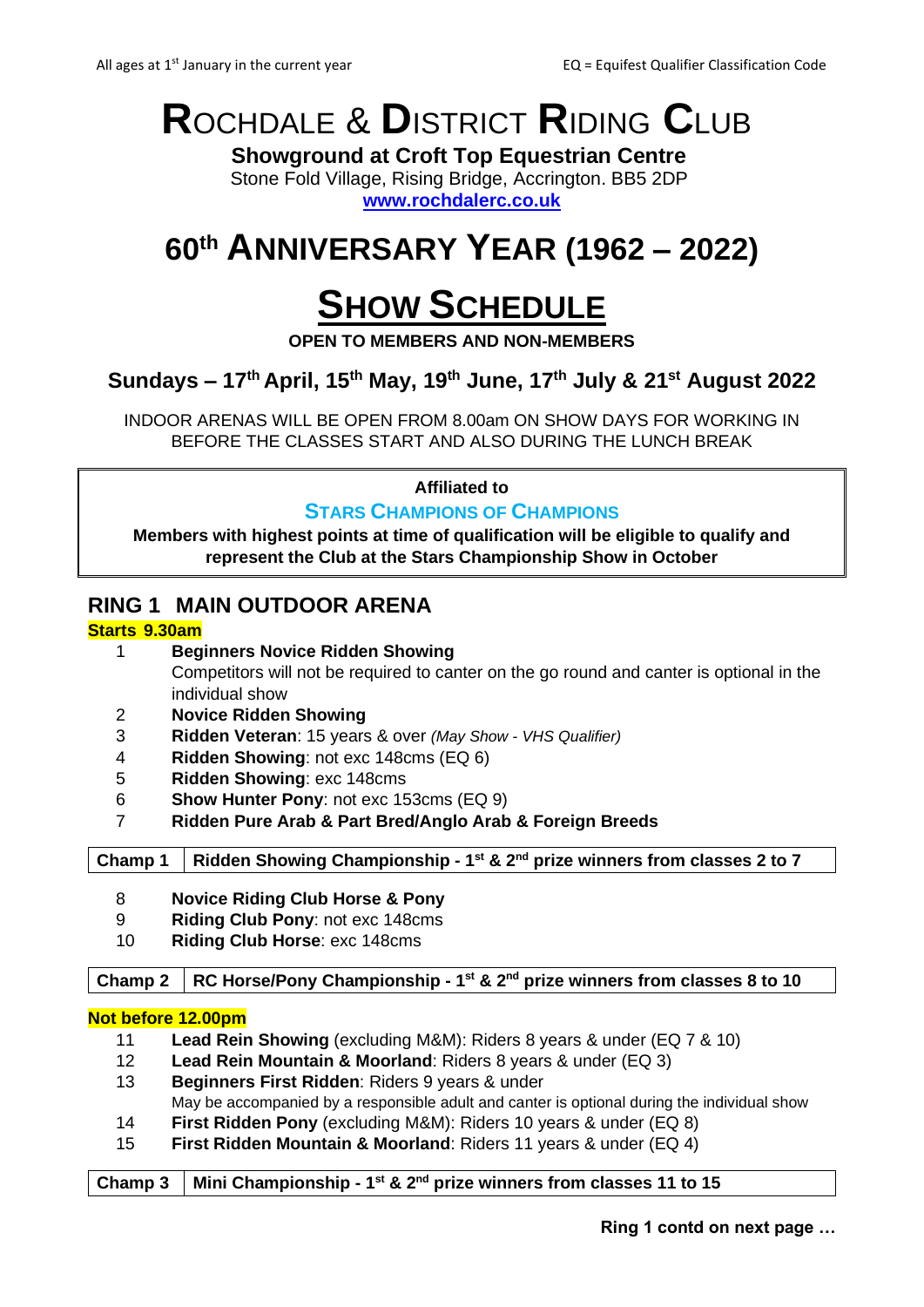## **RING 1 MAIN OUTDOOR ARENA** contd ..

#### **Not before 1.45pm**

- 16 **Ridden Hunter:** exc 153cms (EQ 19)
- 17 **Riding Horse & Ridden ROR**: exc 148cms (EQ 16)
- 18 **Novice Ridden Mountain & Moorland**: Small & Large Breeds
- Dartmoor, Exmoor, Shetland, Connemara, Highland, Dales, Fell, New Forest, Section A,B,C & D 19 **Ridden Mountain & Moorland**: Small & Large Breeds (EQ 2 & 25)
- Dartmoor, Exmoor, Shetland, Connemara, Highland, Dales, Fell, New Forest, Section A,B,C & D 20 **Ridden Coloured, Spotted, Dun, Cremello & Palomino** (EQ 22)
- 21 **Ridden Cob**: Any type including solid colour (EQ 17 & 18) *(May Show - TGCA Qual.)*

#### **Champ 4 Ridden Showing Championship - 1 st & 2nd prize winners from classes 16 to 21**

#### **Ring 1 Notes**:-

- 1. Spurs are not permitted in classes 1 to 4, 5, 8 to 15 and 18.
- 2. Classes 1, 2, 8 to 14 and 18 are to be ridden in a suitable snaffle bridle. All other classes are to be ridden in a suitable bridle.
- 3. Lead rein classes are to be ridden in a suitable snaffle bridle with the lead rein attached to the noseband only. Competitors entering lead rein classes are ineligible to enter classes off the lead and vice versa with the exception of the beginners classes.
- 4. Beginners Novice: Combinations not to have won a showing class at R&DRC previous to the current season or the end of season beginners championship and this class should be entered in the spirit it is intended.
- 5. Novice: Combinations not to have won two open showing classes at R&DRC previous to the current season or the end of season novice championship.
- 6. Classes 8 to 10 are judged primarily on suitability and manners for all riding club activities. Includes small fence, class 13 fence not to exceed 60cm. Spurs and martingales are not permitted.
- 22 **Novelties – 3 classes as detailed below** (not before 12.30pm) Ring to be announced on the day

| <b>April</b>          | May                 | June                   | July                      | <b>August</b>          |
|-----------------------|---------------------|------------------------|---------------------------|------------------------|
| Bonny Pony            | Bonny Pony          | Bonny Pony             | Bonny Pony                | <b>Bonny Pony</b>      |
| <b>Smoothest Coat</b> | <b>Nicest Tail</b>  | Softest Nose           | Most Like to<br>Take Home | <b>Nicest Walk</b>     |
| Longest<br>Whiskers   | <b>Kindest Eyes</b> | <b>Roundest Bottom</b> | <b>Shiniest Coat</b>      | Most Like its<br>Owner |

## **At the July Trophy Show there will be a Supreme Champion of Show**

*Champions and Reserve Champions*

*from Championship classes Champ 1, 2, 3, 4, 7, 8 & 9 are eligible to compete*

#### **Supreme Championship to take place when classes have finished**

Trophies, Sashes and Rosettes will be awarded to the Ring Champions and to the Supreme and Reserve Supreme Champion of Show

Trophies, Sashes and Rosettes will also be awarded to the combinations gaining most points in any two Show Jumping classes for ponies and horses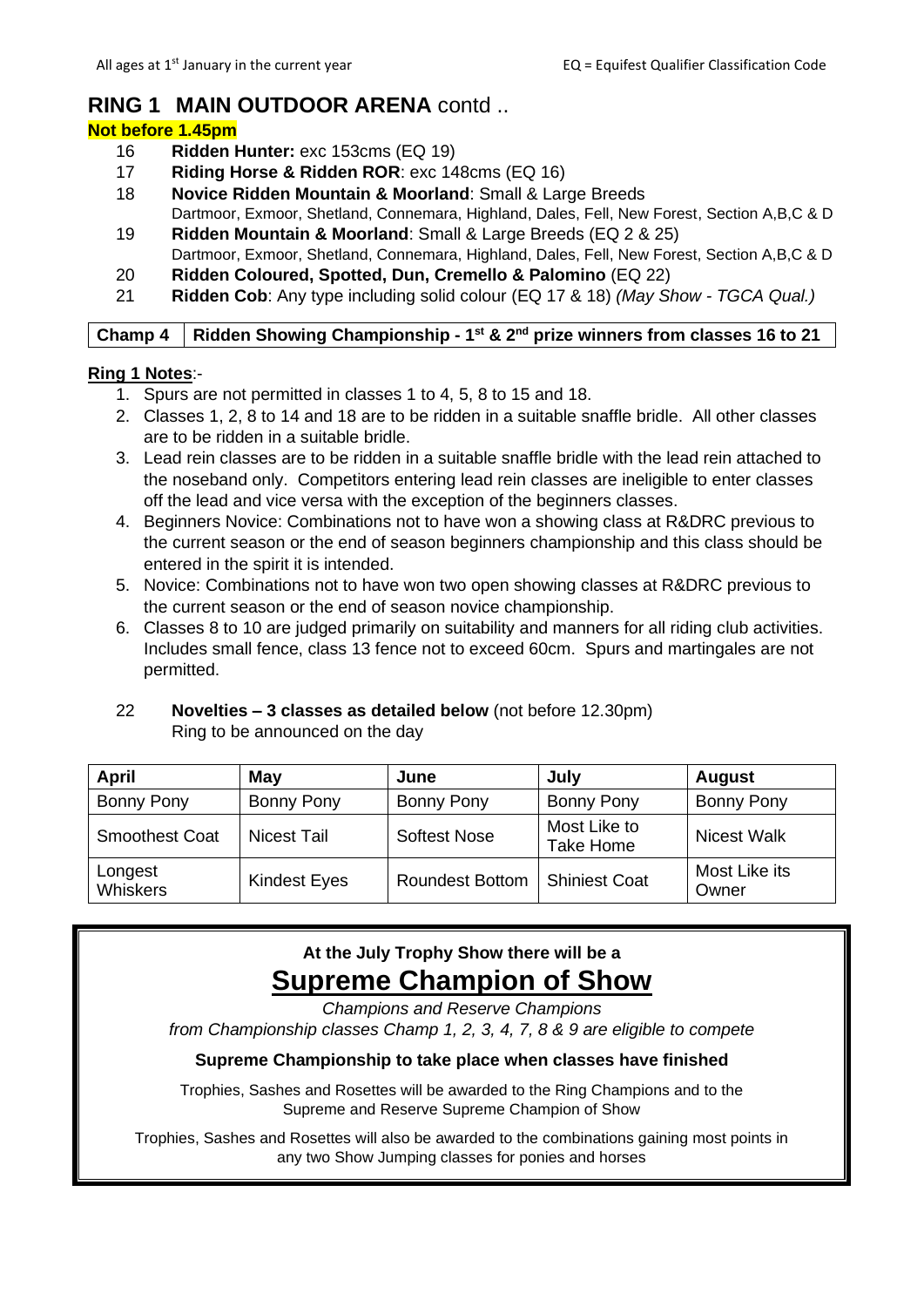## **RING 2 SMALL OUTDOOR ARENA**

#### **Starts 10.00am**

- 23 **Ridden Best Turned Out**: Riders any age including Lead Rein 8 years & under
- 24 **Best Figure of Eight in Trot**: Riders any age including Lead Rein 8 years & under
- 25 **Lead Rein Equitation**: Riders 8 years & under
- 26 **Senior Equitation**: Riders 18 years & over
- 27 **Junior Equitation**: Riders 13 to 17 years
- 28 **Nursery Equitation**: Riders 12 years & under

#### **Champ 5 Equitation Championship - 1 st & 2nd prize winners from classes 25 to 28**

- 29 **Tiny Tots Handler**: Handlers 4 to 7 years Judged on handler's capability
- 30 **Young Handler**: Handlers 8 to 11 years Judged on handler's capability
- 31 **Junior Handler**: Handlers 12 to 17 years Judged on handler's capability

**Champ 6 Young Handler Championship - 1 st & 2nd prize winners from classes 29 to 31**

#### **Not before 12.30pm**

- 32 **In Hand Best Condition**
- 33 **In Hand Yearlings & Youngstock**: 3 years & under
- 34 **In Hand Showing** (EQ 24)
- 35 **In Hand Veteran**: 15 years & over *(May Show - VHS Qualifier)*
- 36 **In Hand Coloured, Spotted, Dun, Cremello & Palomino** (EQ 23)
- 37 **In Hand Pure Arab & Part Bred/Anglo Arab & Foreign Breeds**

#### **Champ 7 In Hand Championship - 1 st & 2nd prize winners from classes 32 to 37**

- 38 **In Hand Cob**: Any type including solid colour *(May Show – TGCA Qualifier)*
- 39 **In Hand Hunter**
- 40 **In Hand Part Bred Mountain & Moorland**
- 41 **In Hand Mountain & Moorland**: Small Breeds (EQ 1) Dartmoor, Exmoor, Shetland, Section A & B
- 42 **In Hand Mountain & Moorland**: Large Breeds (EQ 1) Connemara, Highland, Dales, Fell, New Forest, Section C & D

#### **Champ 8 In Hand Championship - 1 st & 2nd prize winners from classes 38 to 42**

#### **Ring 2 Notes**:-

- 1. Best Figure of Eight: Open to genuine novice combinations and should be entered in the spirit it is intended.
- 2. Lead rein equitation is to be ridden in an ordinary snaffle bridle with the lead rein attached to the noseband only. Competitors entering lead rein classes are ineligible to enter classes of the lead and vice versa with the exception of the beginners classes.
- 3. Classes 25 to 28 are to be ridden in an ordinary snaffle bridle with either drop, cavesson or flash noseband. Spurs and martingales are not permitted.
- 4. **PROTECTIVE HEADWEAR MUST BE WORN BY JUNIOR HANDLERS** in the In-Hand classes and is recommended for Seniors. Handlers must be smartly dressed.
- 5. The handler must be the member for end of season points to be awarded. Non-members are still eligible to enter with no points awarded.

**The Club is affiliated to and is holding Qualifiers for many Championships. Please see Schedule Page at [www.rochdalerc.co.uk](http://www.rochdalerc.co.uk/) for full list of qualifiers.**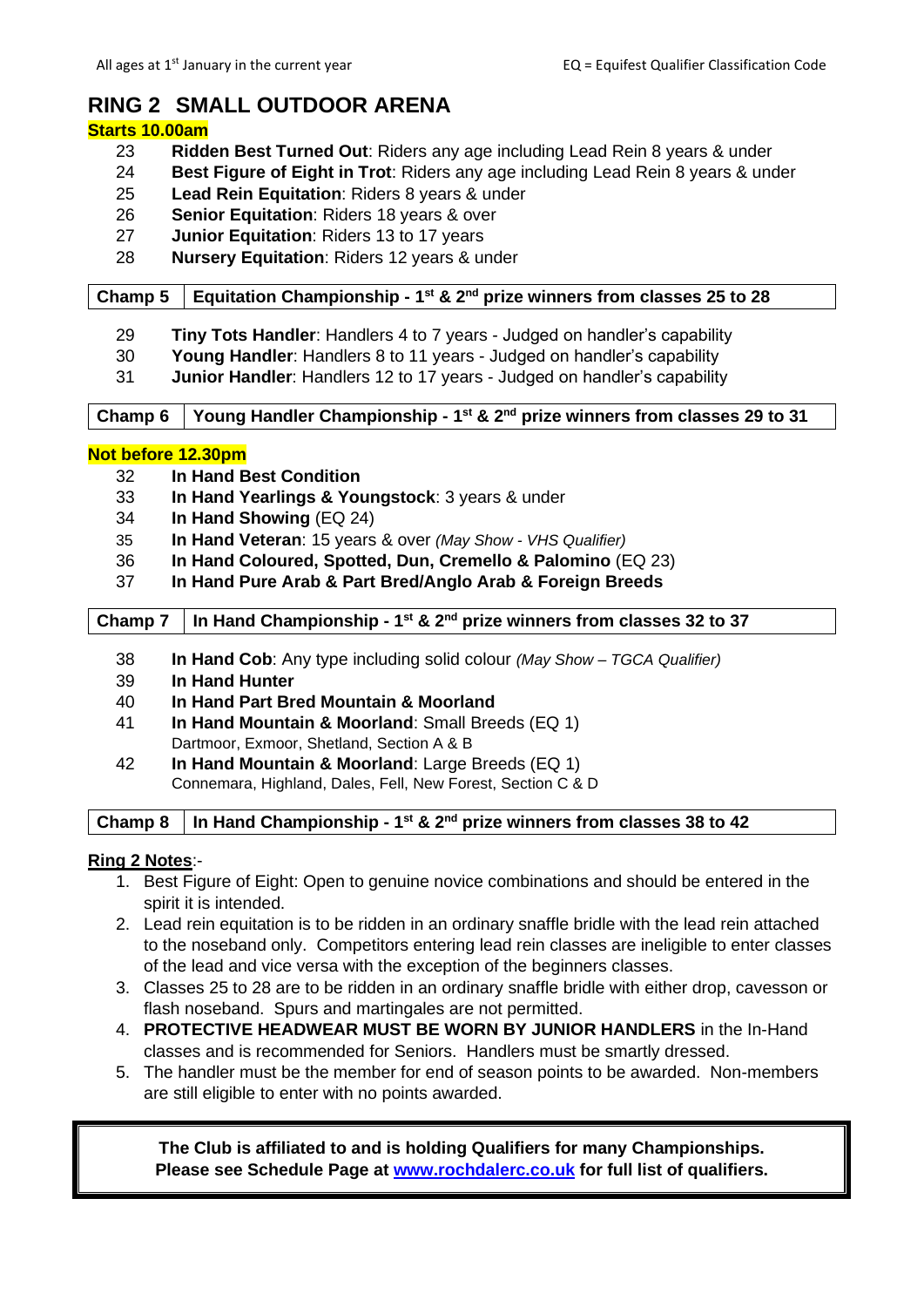### **RING 3 MAIN INDOOR ARENA**

**Starts 8.30am** (please note show jumping follows in this ring after the working hunter classes)

- 43 **Lead Rein/Adult Assisted Working Hunter**: Rider 9 years & under (under 40cms\*)
- 44 **Beginners Working Hunter** (50cms\*)
- 45 **Intro Working Hunter** (60-65cms\*)
- 46 **Nursery Working Hunter**: Riders 12 years & under (65cms\*)
- 47 **Novice Mountain & Moorland Working Hunter**: Small & Large Breeds (65cms\*) Dartmoor, Exmoor, Shetland, Connemara, Highland, Dales, Fell, New Forest, Section A,B,C & D
- 48 **Mountain & Moorland Working Hunter**: Small & Large Breeds (70cms\*) (EQ 5) Dartmoor, Exmoor, Shetland, Connemara, Highland, Dales, Fell, New Forest, Section A,B,C & D
- 49 **Novice Working Hunter** (75cms\*)
- 50 **Intermediate Working Hunter** (80cms\*) (EQ 11)
- 51 **Open Working Hunter** (90cms\*) (EQ 12)

**Champ 9 Working Hunter Championship - 1 st & 2nd prize winners from classes 43 to 51**

#### **Ring 3 Working Hunter Notes**:-

- 1. \* Fence heights are approximate maximum height and classes will include 6 to 10 fences.
- 2. Working Hunter classes are judged in accordance with BSPS/SHB (HIS) rules, as closely as possible.
- 3. Darked coloured boots and over-reach boots are permitted in the jumping phase; at no other time can a change of saddlery be permitted.
- 4. Spurs are only permitted for horses exc 153cms excluding Mountain & Moorland, therefore, spurs are not permitted for ANY Mountain & Moorland.
- 5. Lead Rein/Adult Assisted: Combinations entering this class are ineligible to enter any other working hunter or show jumping class with the exception of the beginners working hunter and this class should be entered in the spirit it is intended.
- 6. Beginners: Combinations not to have won a novice or above working hunter class at R&DRC previous to the current season or the end of season beginners championship and this class should be entered in the spirit it is intended.
- 7. Intro: Combinations not to have won two novice or above working hunter classes at R&DRC previous to the current season.
- 8. Combinations entering the Beginners and Intro classes are ineligible to enter the Intermediate and Open Working Hunter classes and vice versa.
- 9. Nursery: Combinations not to have won an intermediate or above working hunter class at R&DRC previous to the current season. This class is open to genuine novice combinations and should be entered in the spirit it is intended.
- 10. Novice: Combinations not to have won two intermediate or above working hunter classes at R&DRC previous to the current season.

## Ring Stewards Wanted

If you are interested in Stewarding or able to help on Show Days please contact Penny on 07795 201135 or Mandy on 07768 517398

#### **ROSETTES TO 4TH IN ALL CLASSES & POINTS AWARDED TO MEMBERS**

If 8 or more competitors rosettes will be placed to  $6<sup>th</sup>$  (points not awarded for the Novelty classes)

#### **Highest Placed Member Rosettes**

Awarded in randomly selected classes at all competitions Kindly Sponsored by **TIMPSONS**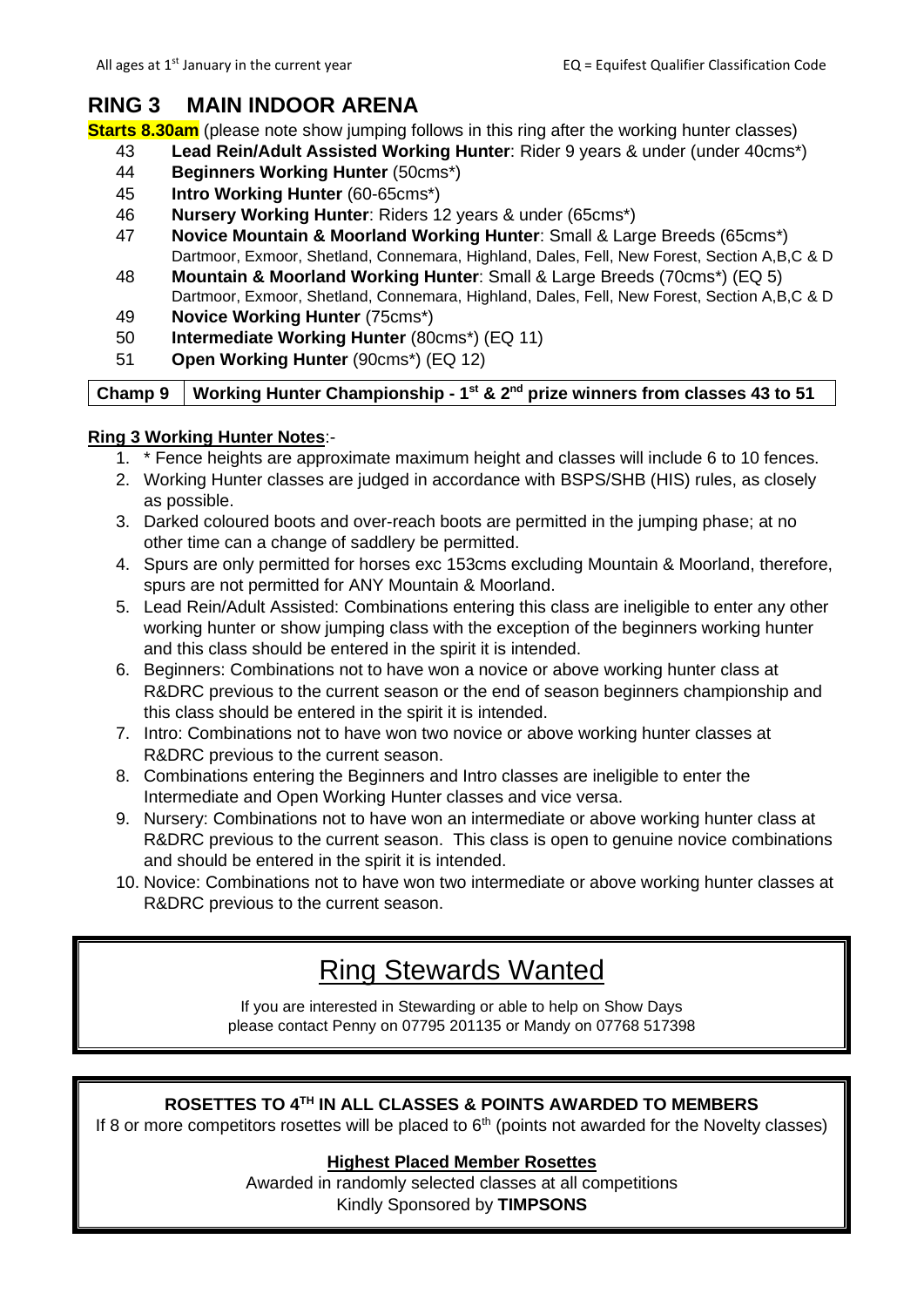## **RING 3 MAIN INDOOR ARENA**

#### **Not before 1.00pm**

- 52 **Open 60cms Show Jumping**
- 53 **Nursery 65cms Show Jumping**: Riders 12 years & under
- 54 **75cms Show Jumping**: not exc 148cms
- 55 **75cms Show Jumping**: exc 148cms

#### **Not before 2.30pm**

- 56 **85cms Show Jumping**: not exc 148cms
- 57 **85cms Show Jumping**: exc 148cms
- 58 **90cms Show Jumping**: not exc 148cms
- 59 **90cms Show Jumping**: not 148cms
- 60 **Open 1m Show Jumping**

#### **Ring 3 Show Jumping Notes**:-

- 1. **SHOW JUMPING CLASSES ARE RUN AS A SINGLE PHASE COMPETITION**. Single phase show jumping includes approximately 12 fences split into 2 sections. Competitors will jump the first section (fences 1 to 7) and immediately proceed to the second section (fences 8 to 12) which will be against the clock. Faults accrued from the first section will be added to faults and time from the second section. All competitors will jump both sections unless eliminated. **Please note we allow 3 refusals before elimination**.
- 2. Fences heights are approximate maximum height for the first section and there may only be one course walk prior to each height section and it is the competitor's responsibility to be available for the respective course walk.
- 3. Show Jumping classes are run in accordance with BS and BRC Official Rules.
- 4. The BS whip rule must be adhered to for show jumping classes. Length between 45cms and 75cms and must not be weighted or with a hard point at the end. The end of the whip must be padded. Pad must be smooth with no protrusion or raised surface (which includes embroidery) and be made of shock absorbing material throughout its circumference.
- 5. Nursery: Combinations not to have won a 90cms or above show jumping class at R&DRC previous to the current season. This class is open to genuine novice combinations and should be entered in the spirit it is intended.
- 6. Combinations entering the 60cms Show Jumping class are ineligible to enter any Show Jumping class at 90cms or above and vice versa.

| <b>Entry Fees</b>                                | <b>MEMBERS</b><br><b>Pre/Postal/Online</b><br>by the Friday before | <b>MEMBERS</b><br>On Show Day | <b>NON-MEMBERS</b><br><b>Pre/Postal/Online</b><br>& On Show Day |  |  |
|--------------------------------------------------|--------------------------------------------------------------------|-------------------------------|-----------------------------------------------------------------|--|--|
| <b>Classes</b>                                   | £6.00                                                              | £7.00                         | £11.00                                                          |  |  |
| <b>Plus £3.00 donation to First Aid Services</b> |                                                                    |                               |                                                                 |  |  |

All riders must wear protective headwear with the harness correctly adjusted and fastened. Protective headwear constitutes a hat that meets the standards as detailed in the Riding Club Rules. Competitors and spectators must abide by the Club and Venue Rules.

#### **PRE-ENTRIES PREFERRED BUT ENTRIES ARE TAKEN ON THE DAY**

Entries to: **Michelle Brown, Pot House Farm, Pot House Lane, Wardle. OL12 9PP**  (Entry forms available at [www.rochdalerc.co.uk.](http://www.rochdalerc.co.uk/) Completed entry forms are to be received, together with the appropriate entry fees, by the Friday before each Show).

Please make cheques payable to:- **R&DRC NO TELEPHONE OR E-MAIL ENTRIES**

#### **TO ENTER ONLINE PLEASE VISIT [www.rochdalerc.co.uk](http://www.rochdalerc.co.uk/) OR HORSE MONKEY**

Enquires: **07808 906189 / [info@rochdalerc.co.uk](mailto:info@rochdalerc.co.uk)**